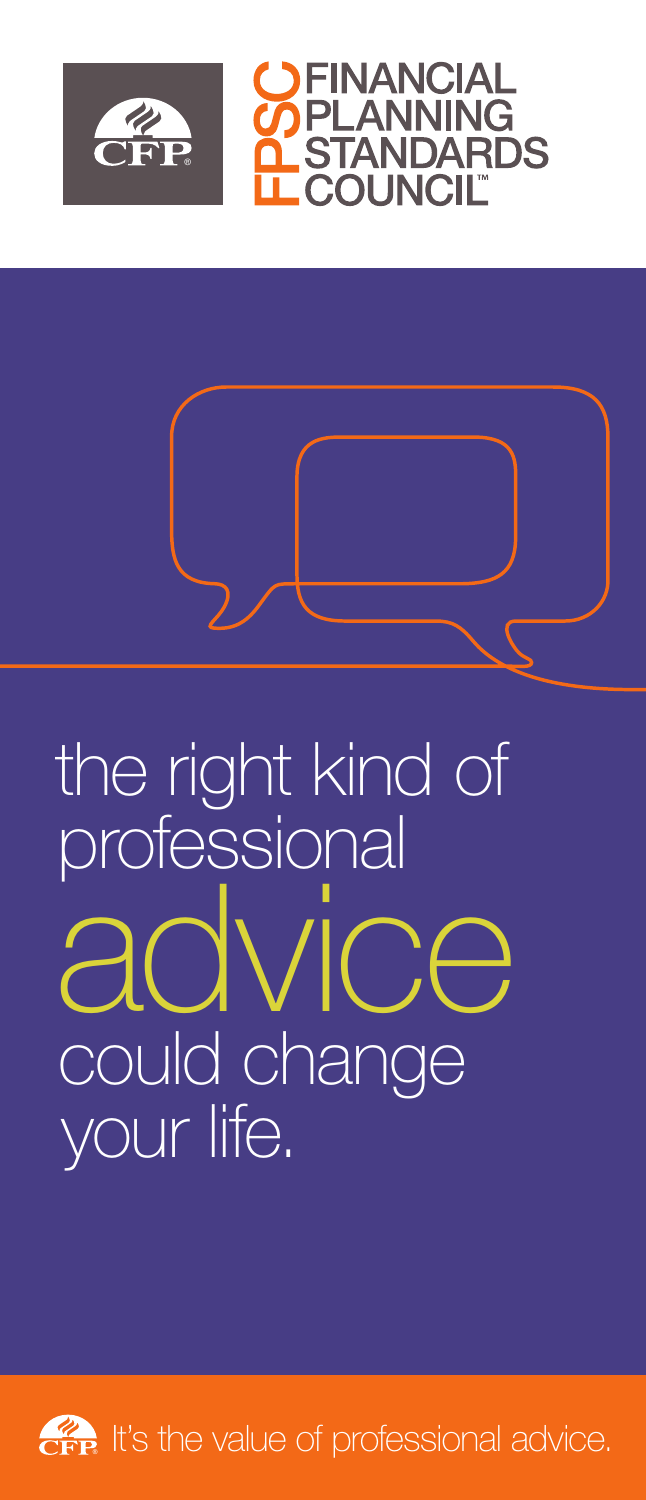# **76**  $\frac{9}{6}$ of Canadians

who work with a Certified Financial Planner® professional feel their financial affairs are on track.<sup>\*</sup>

**Visit the FPSC website at www.fpsc.ca and click on "Find a Planner" to search for a CFP professional in good standing in your community.**

### Start the conversation!

Any time is the right time to take control of your finances. Working with a CFP professional can transform your financial situation, giving you unique strategies that may bring you closer to accomplishing your life goals.

A financial plan is not a one size fits all solution. A CFP professional will work with you to create a plan, tailored to your specific needs and life goals. Your goals are as unique as you are. So whether you are looking to buy a home, take that dream vacation, or ensure the people you care about are looked after, a financial plan will help you get (and stay) on track to achieving what you want out of life – as well as your desired lifestyle along the way.

A financial plan is all about balance; it is not about depriving yourself today for some unknown day in your future. So start the conversation now and get closer to feeling on track with your financial affairs.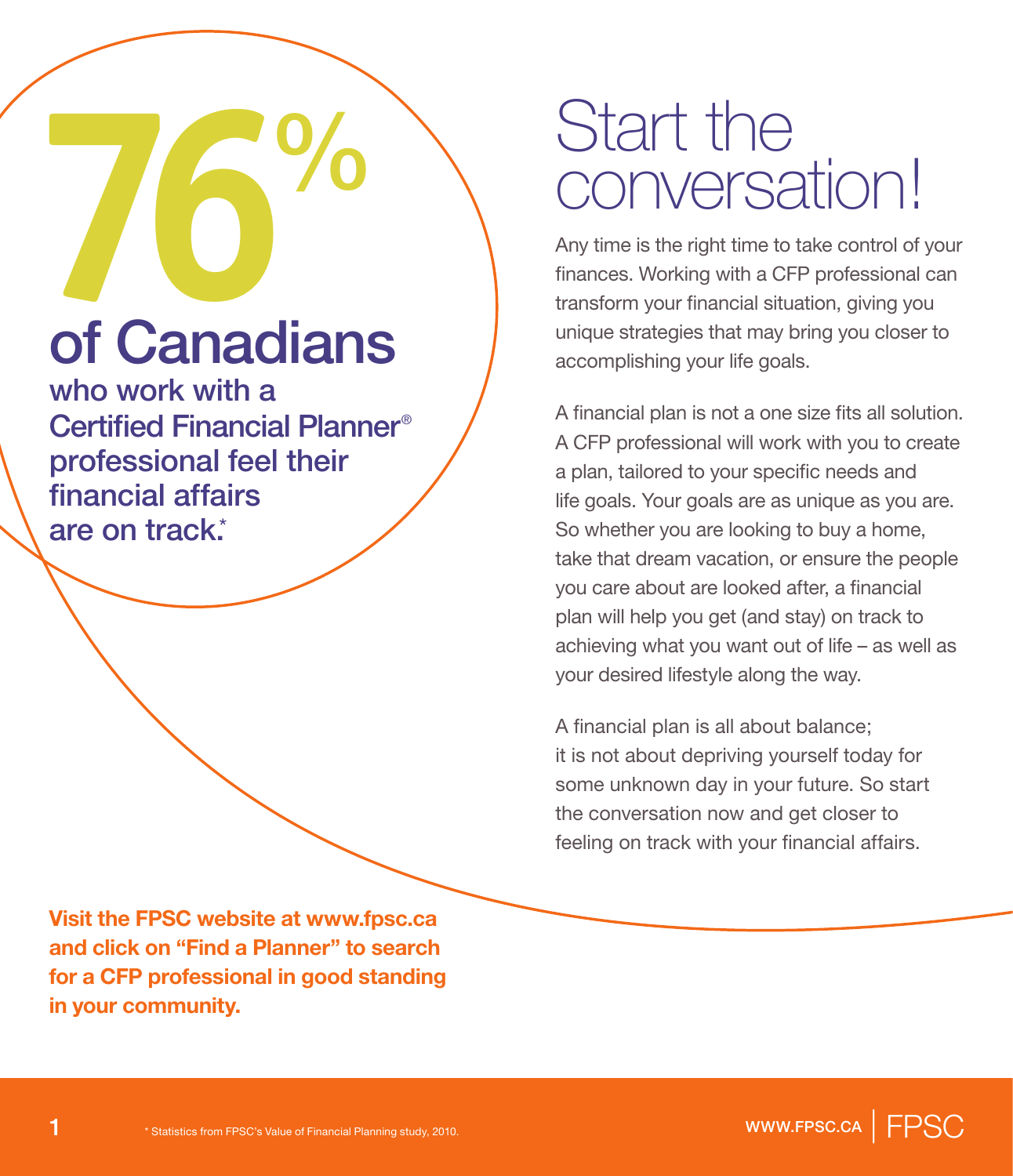#### Seek professional financial advice

Throughout most of Canada, financial planning is not regulated. This means anyone can claim to be a financial planner although he or she may not possess the experience, education and ethical commitment to ensure your best interest always comes first.

#### Look for the Certified Financial Planner® (CFP® ) marks

This is your assurance that a planner is committed to internationally recognized professional standards of competence, ethics and practice. CFP professionals represent the largest identifiable body of financial planners in Canada, with over 17,500 individuals meeting the strict standards of the designation.

In addition to meeting high standards to earn CFP certification, CFP professionals are also committed to keeping their knowledge up to date by completing mandatory continuing education activities every year. CFP professionals must also abide by a code of ethics and adhere to rigorously enforced rules of conduct and practice standards.

CFP professionals are skilled in taking a complete picture look at your retirement, tax and estate planning needs, while also addressing asset management (investment), risk management (insurance) and financial management (day-to-day aspects of finance like budgeting and debt management) needs. Importantly, CFP professionals are experts at seeing the big picture and developing complete strategies to set you on the right track.

Visit the FPSC website at www.fpsc.ca and click on "Find a Planner" to search for a CFP professional in good standing near you.

### **facts**  about CFP Professionals

internationally recognized more than 126,000 CFP professionals in 23 countries around the world!

#### over 17,500 in Canada

there are CFP professionals in communities all across the country!

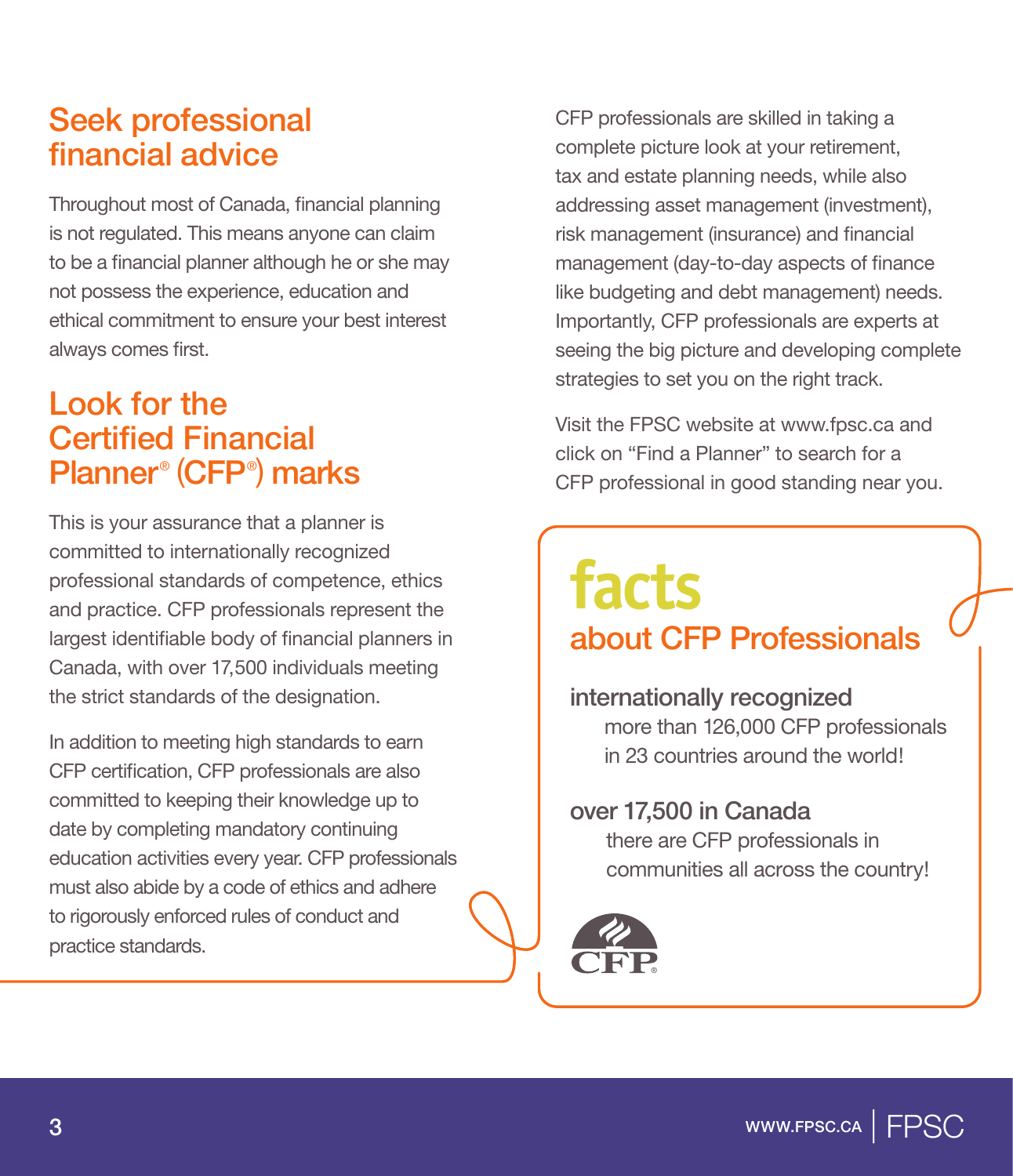#### The right planner can make a world of difference

It is very common to feel stress about your personal finances: Are you saving enough money? Are you living beyond your means? Is your family protected should something happen to you? Will you be able to retire when you want, and in the lifestyle you desire?

Getting your finances in order can have a positive effect on your stress levels and emotional well being. Finances are also a very personal subject, and can be difficult to deal with. This is why you need to know that you are getting the best advice available by seeking a CFP professional to help you down the right path.

#### Are you doing enough to protect the people you love?



of people who work with a CFP® professional believe if anything should happen to them, the people they care about would be financially looked after.

#### Is the thought of owning your own home still too far down the road?

 **81**%

of people who consult a CFP professional feel they are closer to owning their own home.

#### Are you worrying about another dip in the economy?

 **66**%

of people under the guidance of a CFP professional feel prepared to manage through tough economic times.

 $111$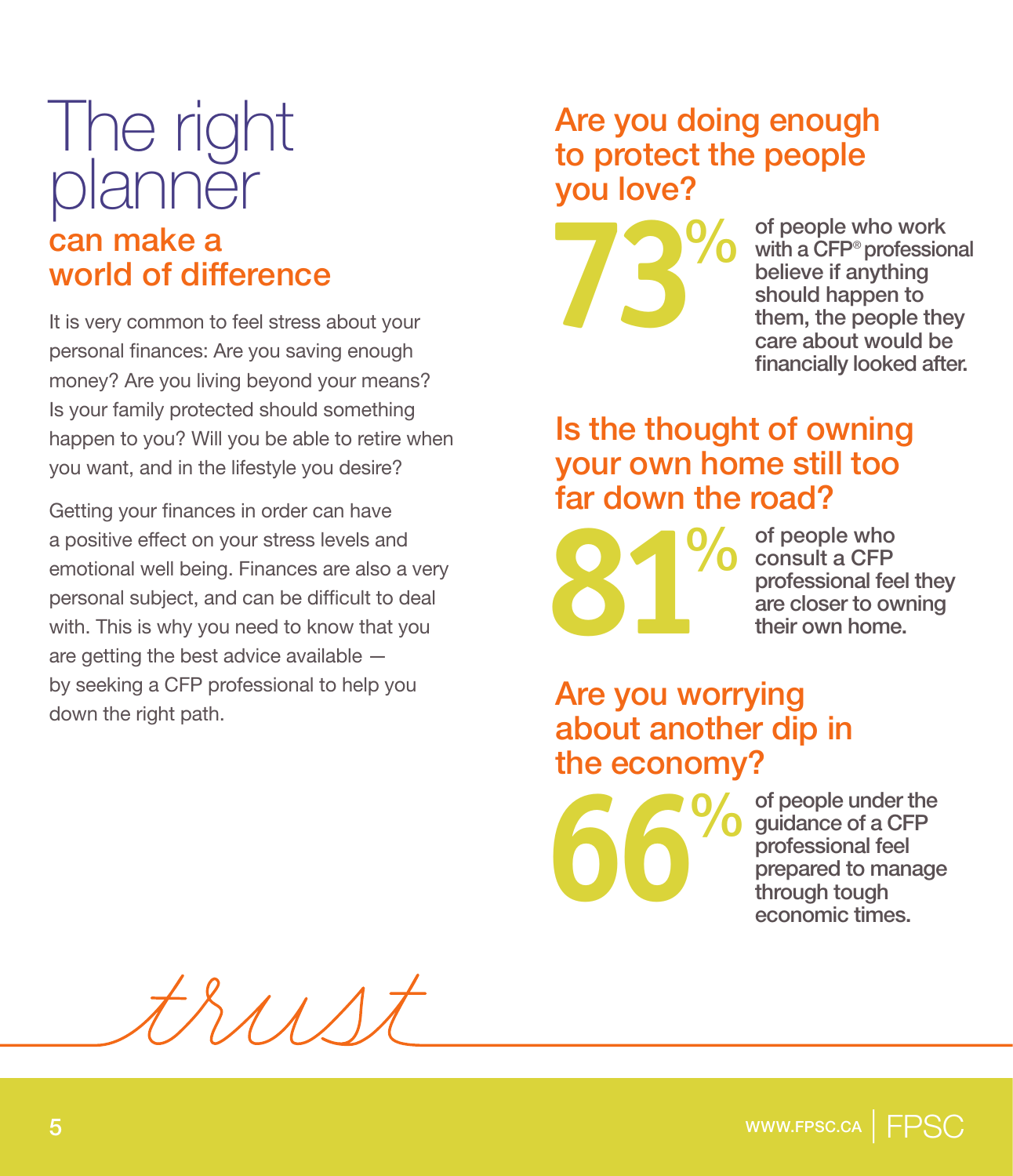### **Relationships** matter

Talking about your finances is a very personal thing. You need to be able to build a relationship with an advisor you can trust; one who understands your unique situation and goals, and who can work with you over time to accomplish them. You also need to be open and honest with your planner. If you hold back and don't give them the relevant financial information, they can't build you an effective plan. A CFP professional will invest the time to ensure that you get – and stay – on the right track

People who work with a CFP professional are able to not only build a plan to meet their goals, but also form lasting relationships with their advisors too. Not surprisingly, six in 10 Canadians have been working with their CFP professional for more than five years.

#### CFP professionals invest almost

**255 Mais Investigant**<br>
more time with clients than non-certified advisors.

### Not convinced?

Canadians who work with CFP professionals to develop a financial plan feel significantly better about their emotional and long-term financial well-being and ability to achieve key life goals than people who get their advice from a non-certified advisor.

## **Why take the risk?**

It's your livelihood. Your goals. Your life.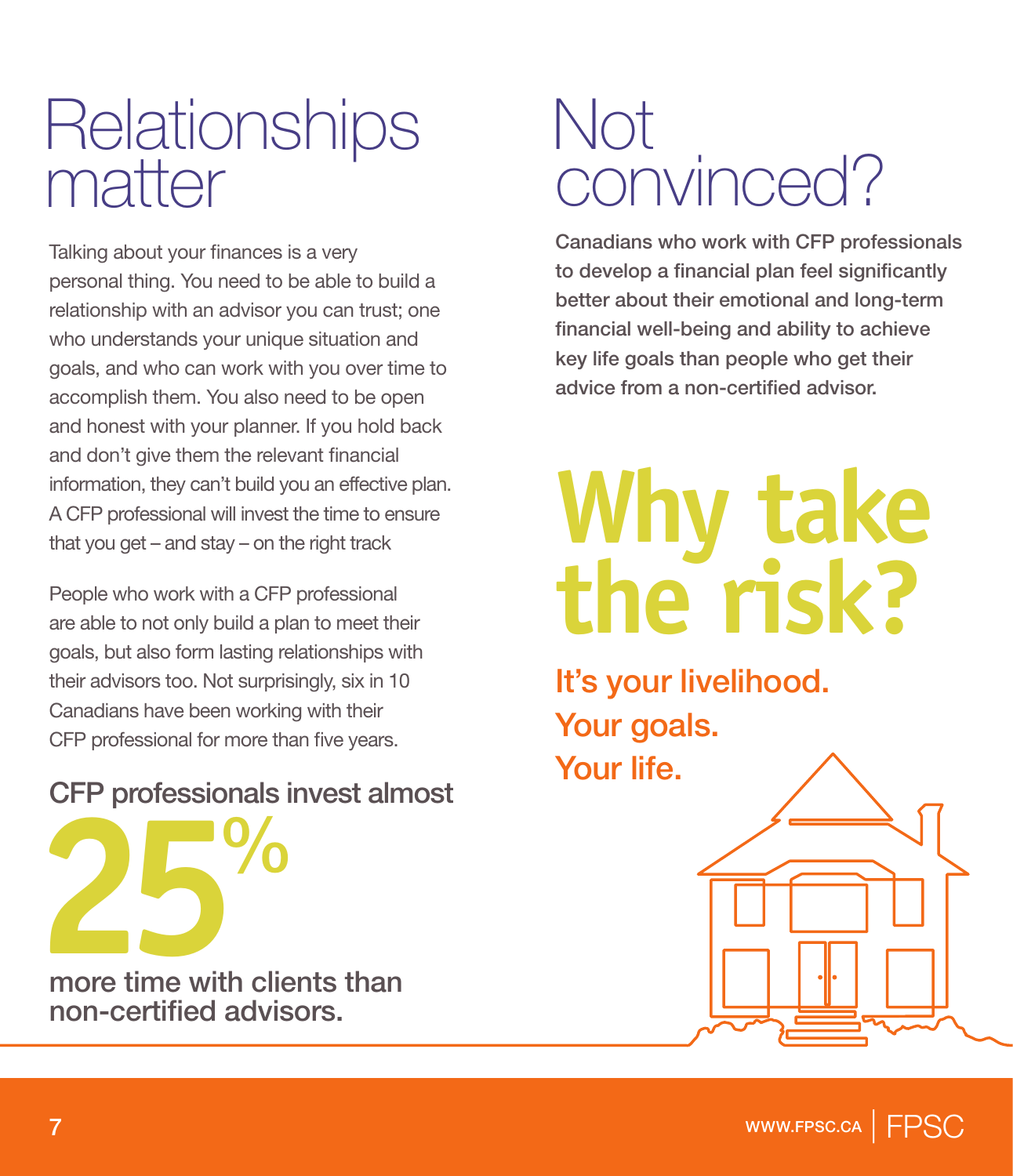### Your interests come first

CFP professionals are guided by a code of ethics based on several principles including integrity, objectivity, competence, fairness, confidentiality, professionalism and diligence. They are committed to putting your interest first, every time.

FPSC vigilantly guards the trust of Canadian consumers. CFP professionals who shirk their ethical obligations risk losing their licence. Should a dispute arise between you and your CFP professional and you are unable to resolve the situation with your planner, you should contact FPSC.

FPSC's website, www.fpsc.ca, outlines the complaints process, and enables you to lodge a formal complaint online. The site also publishes disciplinary action reports, that outline the details of any breach of the *CFP Code of Ethics.*

You can also confirm that a CFP professional is in good standing by searching the directory on the FPSC website.

### FPSC

#### Developing and enforcing professional standards in financial planning for the benefit of all Canadians.

Financial Planning Standards Council (FPSC) is the only not-for-profit organization dedicated to helping Canadians improve their lives by engaging in financial planning. We certify financial planners, develop and enforce professional standards, and raise awareness of the importance of financial planning.

Financial Planning Standards Council 902-375 University Avenue Toronto, ON M5G 2J5 Telephone: 416 593 8587 Toll Free: 1 800 305 9886 Fax: 416 593 6903

inform@fpsc.ca www.fpsc.ca

CFP®, CERTIFIED FINANCIAL PLANNER® and CFP® are trademarks owned outside<br>the U.S. by Financial Planning Standards Board Ltd. (FPSB). Financial Planning<br>Standards Councilisthe marks licensing authority for the CFP marks in

Statistics from FPSC's Value of Financial Planning study, 2010. Copyright 2011 Financial Planning Standards Council. All rights reserved.